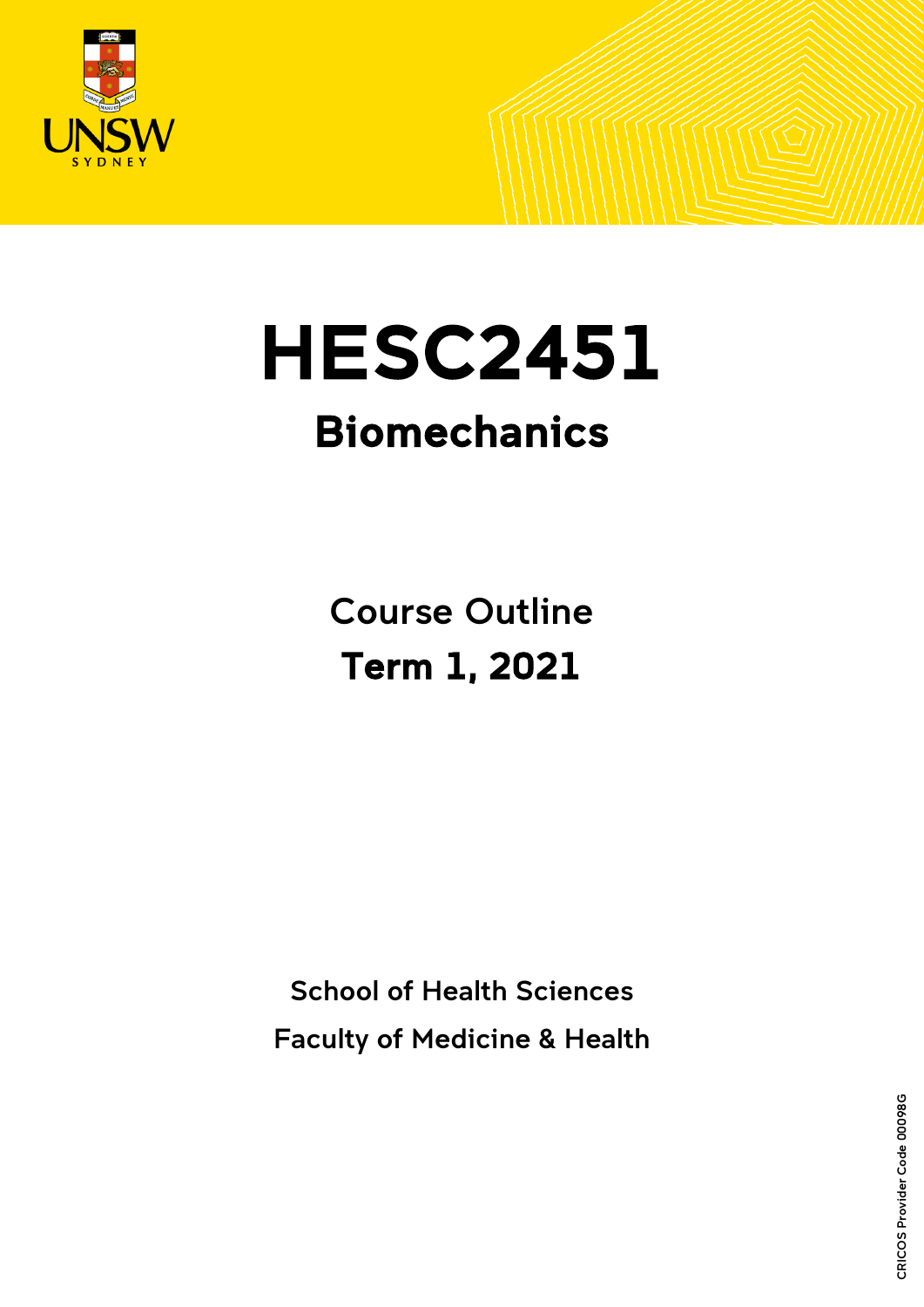## **Table of Contents**

| 1. Staff                                                                       | 3 |
|--------------------------------------------------------------------------------|---|
| 2. Course information                                                          | 3 |
| 2.1. Course summary                                                            | 3 |
| 2.2. Course aims                                                               | 4 |
| 2.3. Course learning outcomes (CLO)                                            | 4 |
| 2.4. Relationship between course and program learning outcomes and assessments | 4 |
| 3. Strategies and approaches to learning                                       | 5 |
| 3.1. Learning and teaching activities                                          | 5 |
| 3.2. Expectations of students                                                  | 5 |
| 4. Course schedule and structure                                               | 6 |
| 5. Assessment                                                                  | 6 |
| 5.1. Assessment tasks                                                          | 6 |
| 5.2. Submission of assessment tasks                                            | 7 |
| 5.3. Feedback on assessment                                                    | 7 |
| 6. Academic integrity, referencing and plagiarism                              | 8 |
| 7. Readings and resources                                                      | 8 |
| 8. Administrative matters                                                      | 8 |
| 9. Additional support for students                                             | 8 |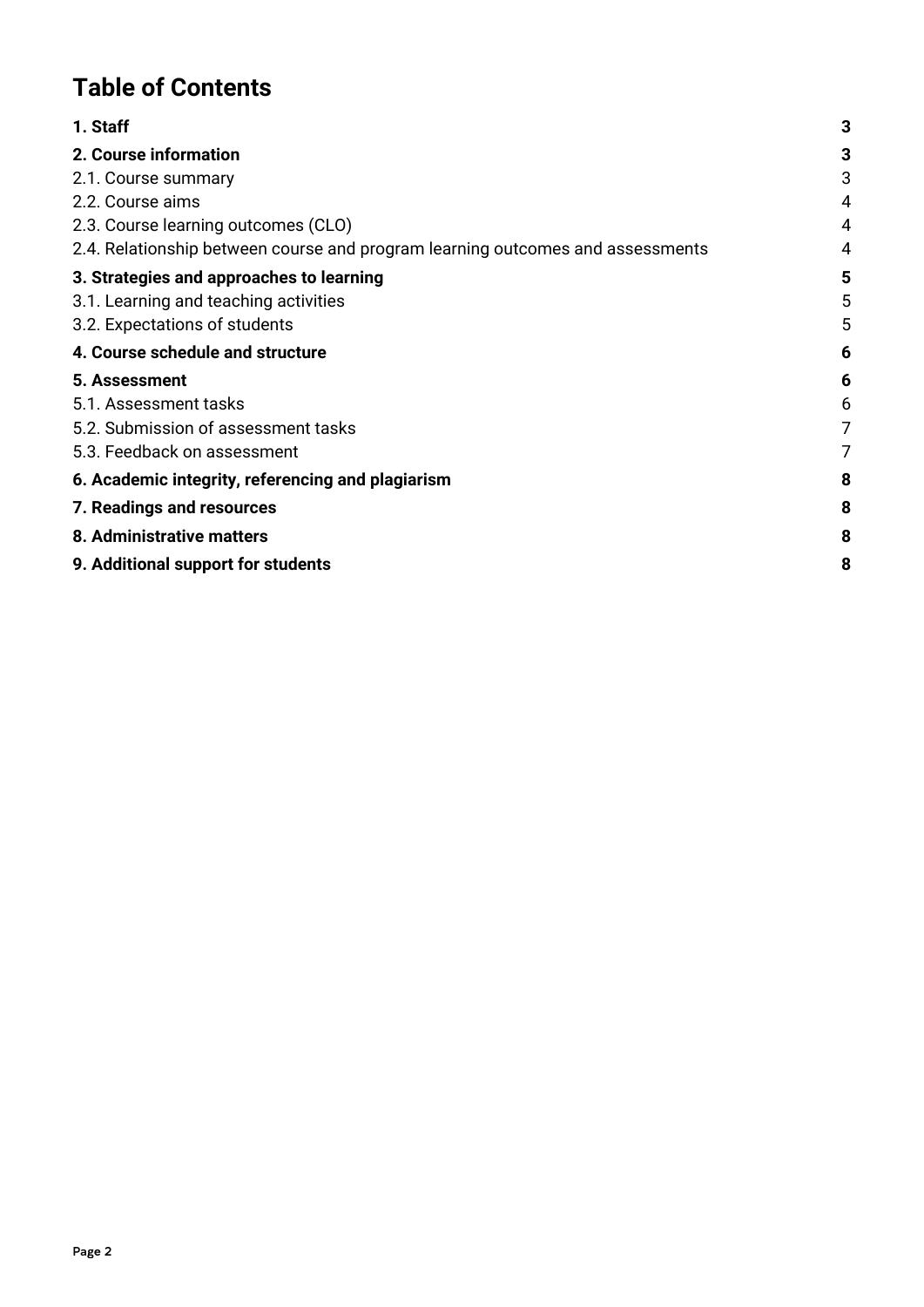## <span id="page-2-0"></span>1. Staff

| <b>Position</b>    | <b>Name</b>            | <b>Email</b>                    | <b>Consultation</b><br>times and<br><b>locations</b> | <b>Contact Details</b>                                     |
|--------------------|------------------------|---------------------------------|------------------------------------------------------|------------------------------------------------------------|
| Course<br>Convenor | <b>Kirsty McDonald</b> | kirsty.mcdonald@<br>unsw.edu.au | By Appointment                                       | Office: Rm 205,<br><b>Wallace Wurth</b><br><b>Building</b> |
| Course<br>Convenor | Jeanette Thom          | j.thom@unsw.edu.<br>au          | By Appointment                                       | Office: Rm 220,<br><b>Wallace Wurth</b><br><b>Building</b> |
| <b>Tutors</b>      | Key Nahan              |                                 |                                                      |                                                            |

## <span id="page-2-1"></span>2. Course information

Units of credit: 6

Pre-requisite(s): N/A

Teaching times and locations:<http://timetable.unsw.edu.au/2022/HESC2451.html>

| Lectures:     | Online                  |  |  |
|---------------|-------------------------|--|--|
| Laboratories: | Thursday 9 AM - 11 AM   |  |  |
|               | Thursday 11 AM $-$ 1 PM |  |  |
|               | Thursday 2 PM $-$ 4 PM  |  |  |
|               | Thursday 4 PM $-6$ PM   |  |  |
|               | Friday 9 AM - 11 AM     |  |  |
| Tutorials:    | Tuesday 10 AM - 11 AM   |  |  |
|               | Tuesday 11 AM - 12 PM   |  |  |
|               | Wednesday 10 AM - 11 AM |  |  |
|               | Wednesday 11 AM - 12 PM |  |  |
|               | Wednesday 12 PM - 1 PM  |  |  |

#### <span id="page-2-2"></span>2.1. Course summary

Biomechanics is the study of the effects of all mechanical phenomena (forces, velocities, accelerations, energies, power, momenta, moments, friction, fatigue and failure) on biological systems (e.g., human bodies). It relies on an understanding of mechanics and applies the fundamentals of mechanics to the structure and function of the human body.

Knowledge of biomechanics is used in a diverse range of disciplines including biology, ergonomics, engineering, physiology, medicine, and exercise science. Many professionals—engineers, designers, physical therapists, exercise physiologists, oral and orthopaedic surgeons, cardiologists, and aerospace engineers—use practical applications of biomechanics.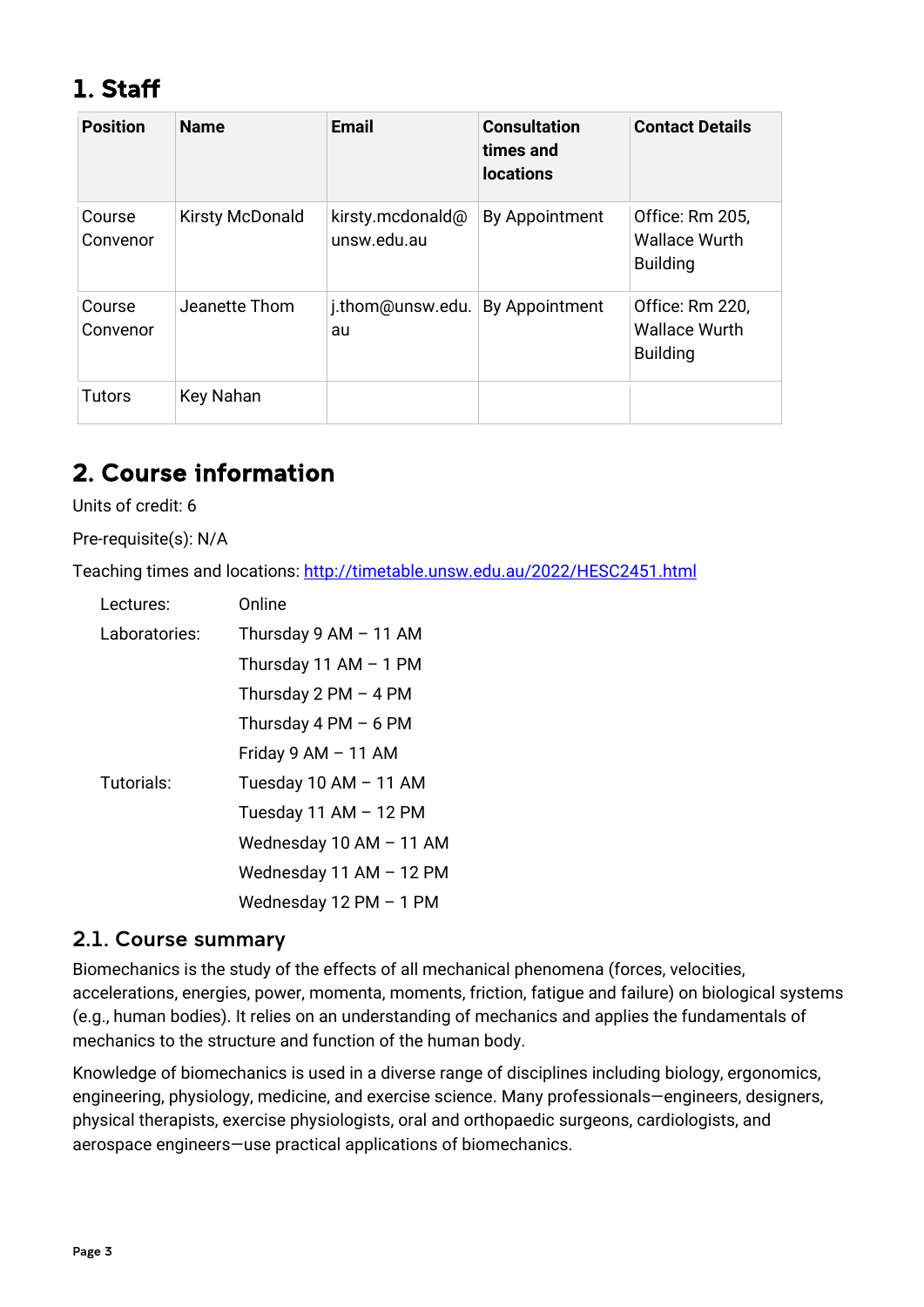Biomechanics has application in all areas of health care and medical problem solving which require physical manipulation. It may be the major area of concern in some instances (e.g., artificial joints, prosthetics and orthoses, mechanisms of physical injury) or it may be a vital adjunct to another area (e.g., development and evaluation of rehabilitation protocols).

HESC2451 is an introductory course and is organised to cover introductory information on human anatomy and fundamental mechanics. This knowledge will then be applied to the analysis of the human body as a system in order to understand the resultant impacts of motion or motions.

#### <span id="page-3-0"></span>2.2. Course aims

The aims of this course are to:

- Introduce students to the fundamentals of biomechanics.
- Relate these to the mechanical actions of, by, and on the body by integrating the knowledge of anatomy and mechanics to develop a deeper understanding of the field of human movement science.

### <span id="page-3-1"></span>2.3. Course learning outcomes (CLO)

At the successful completion of this course you (the student) should be able to:

- 1. Explain how basic physical principles apply to human motion and the mechanical properties of musculoskeletal tissues.
- 2. Describe how biomechanics fits within the interdisciplinary context of movement science and can inform health and exercise science practice.
- 3. Demonstrate problem solving and critical thinking abilities in relation to human motion and effects of load on the musculoskeletal system.
- 4. Work collaboratively in a team to collect and interpret biomechanical data.

## <span id="page-3-2"></span>2.4. Relationship between course and program learning outcomes and

#### assessments

| Course<br>Learning<br><b>Outcome</b><br>(CLO) | <b>LO Statement</b>                                                                                                                                   | <b>Related Tasks &amp; Assessment</b>                           |
|-----------------------------------------------|-------------------------------------------------------------------------------------------------------------------------------------------------------|-----------------------------------------------------------------|
| CLO <sub>1</sub>                              | Explain how basic physical principles<br>apply to human motion and the<br>mechanical properties of<br>musculoskeletal tissues.                        | <b>Weekly Progress Marks</b><br>Lab Assessments<br>Test<br>Exam |
| CLO <sub>2</sub>                              | Describe how biomechanics fits within<br>the interdisciplinary context of<br>movement science and can inform<br>health and exercise science practice. | <b>Weekly Progress Marks</b><br>Lab Assessments<br>Test<br>Exam |
| CLO <sub>3</sub>                              | Demonstrate problem solving and<br>critical thinking abilities in relation to                                                                         | Weekly Progress Marks                                           |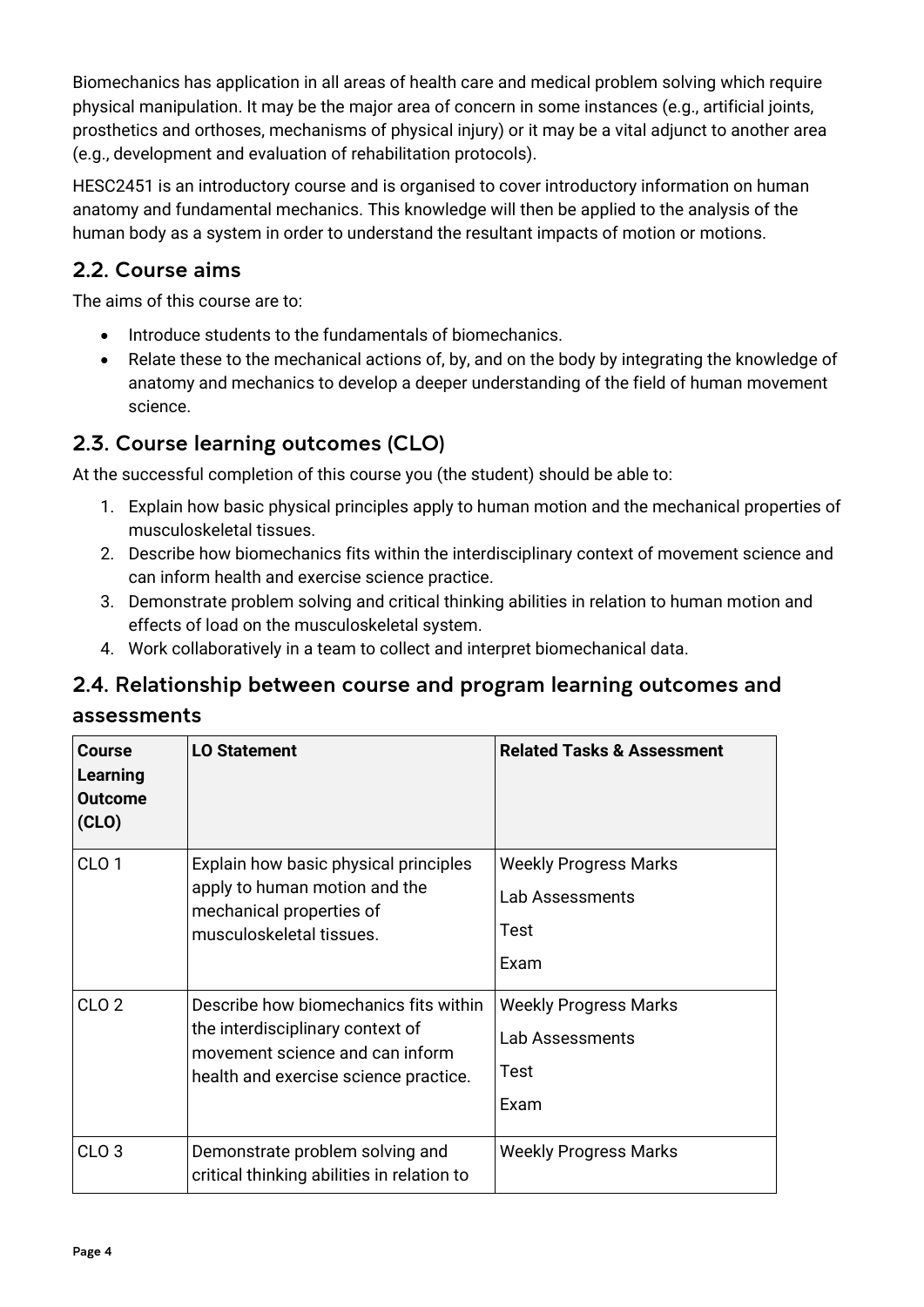|                  | human motion and effects of load on<br>the musculoskeletal system.                | <b>Lab Assessments</b><br>Test<br>Exam |
|------------------|-----------------------------------------------------------------------------------|----------------------------------------|
| CLO <sub>4</sub> | Work collaboratively in a team to<br>collect and interpret biomechanical<br>data. | Lab Assessments                        |

## <span id="page-4-0"></span>3. Strategies and approaches to learning

#### <span id="page-4-1"></span>3.1. Learning and teaching activities

Lectures will be delivered online and include concept development, problem solving and discussion elements. Laboratories are designed to demonstrate a practical application of lecture content. Classes will cover the theory supporting experimental methods and the practical research problems. Tutorials are designed to facilitate discussion about course content, address any student questions, and provide an opportunity for students to practice math-based problems. These strategies are intended to support students in attaining the learning outcomes. Content, including notes and videos, will be available via Moodle. Assessments and feedback on work will be provided to students regularly.

This course requires students to understand the lecture material and then apply the knowledge to basic biomechanical applications. It is important that students learn the fundamental concepts as soon as possible and ask for help as required. Students are expected to review lecture notes and read all material that is suggested. Class participation through attendance at exercises and group work is expected and will allow for alternative methods of absorbing the relevant information.

#### <span id="page-4-2"></span>3.2. Expectations of students

Students are reminded that UNSW recommends that a 6 units-of-credit course should involve about 150 hours of study and learning activities. The formal learning activities total approximately 50 hours throughout the term and students are expected (and strongly recommended) to do at least the same number of hours of additional study.

Students are expected to complete the online lectures (self-paced) by the end of each week. It is a requirement of this course that students attend at least five laboratory classes. Attendance at tutorials highly recommended, though not compulsory.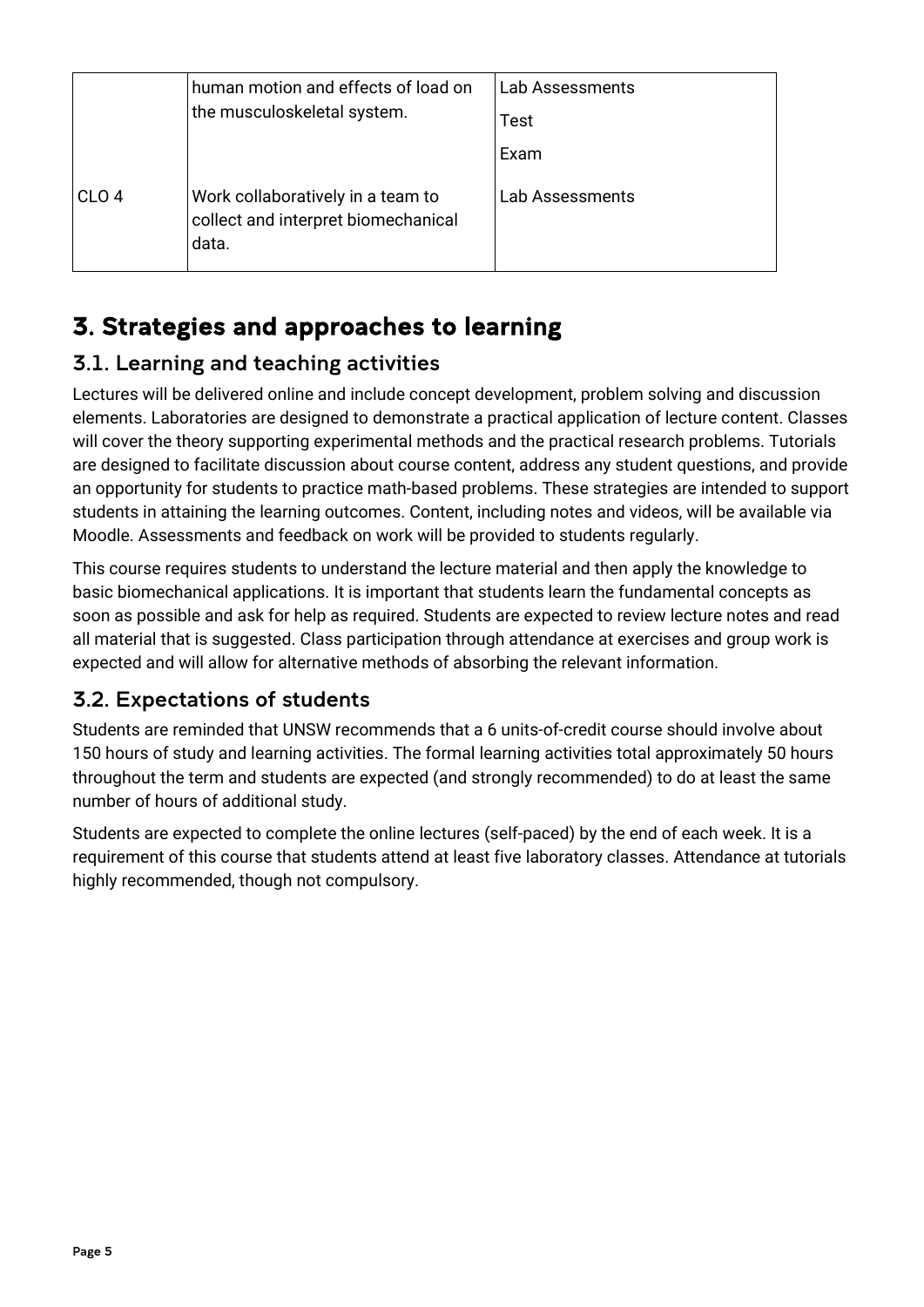## <span id="page-5-0"></span>4. Course schedule and structure

This course consists of 1-3 hours of class contact per week.

|                | <b>Lectures</b>        | <b>Laboratory classes</b> | <b>Tutorial classes</b> | Assessment*                     |
|----------------|------------------------|---------------------------|-------------------------|---------------------------------|
| Week           | Self-paced             | In-person classes         | Online/in-person        | See Assessment section for more |
|                |                        |                           | classes                 | information                     |
| 1              | Welcome                | Linear kinematics         | Linear kinematics       | WPM Quiz (2%)                   |
|                | Math revision          |                           |                         |                                 |
|                | Linear kinematics      |                           |                         |                                 |
| $\overline{2}$ | Angular kinematics     | Angular kinematics        | Angular kinematics      | WPM Quiz (2%)                   |
| 3              | Linear kinetics        | Linear kinetics           | Linear kinetics         | WPM Quiz (2%)                   |
|                |                        |                           |                         | Lab Assessment I (12%)          |
| 4              | Static equilibrium     | Static equilibrium        | Static equilibrium      | WPM Quiz (2%)                   |
| 5              | Angular kinetics       |                           | Angular kinetics        | WPM Quiz (2%)                   |
|                |                        |                           |                         | Test (18%)                      |
| 6              |                        |                           |                         |                                 |
| 7              | Impulse and            | Impulse and               | Impulse and             | WPM Quiz (2%)                   |
|                | momentum               | momentum                  | momentum                |                                 |
| 8              | Tissue mechanics       | Tissue mechanics          | Tissue mechanics        | WPM Quiz (2%)                   |
|                |                        |                           |                         | Lab Assessment II (12%)         |
| 9              | Work, energy and       | Work, energy and          | Work, energy and        | WPM Quiz (2%)                   |
|                | power                  | power                     | power                   |                                 |
|                |                        | Thursday classes          |                         |                                 |
|                |                        | only                      |                         |                                 |
| 10             | <b>Fluid mechanics</b> | Work, energy and          | <b>Fluid mechanics</b>  | WPM Quiz (2%)                   |
|                |                        | power                     |                         |                                 |
|                |                        | Friday class only         |                         |                                 |
| Exam           |                        |                           |                         | Exam (40%)                      |
| <b>Period</b>  |                        |                           |                         |                                 |

\*WPM = Weekly Progress Marks

Exam Period: 29 April – 12 May Supplementary Exam Period: 23 May – 27 May

## <span id="page-5-1"></span>5. Assessment

#### <span id="page-5-2"></span>5.1. Assessment tasks

All assessments in this course are individual assessments.

The Weekly Progress Marks are designed to encourage students to engage with the online lecture modules. They ensure students progress through the course in a timely manner. Nine short quizzes, each worth 2%, will assess content from the corresponding weekly lecture. Students will have one attempt to complete the quiz with no time limit on the attempt prior to the deadline. Feedback on questions is generated automatically and provided to students after the quiz deadline has passed.

The Lab Assessment requires students to compile and submit their responses to a series of questions from the lab classes. Lab classes provide an opportunity for students to apply their theoretical knowledge of biomechanics to a practical scenario. By conducting lab-based experiments in small groups, students also gain experience in collecting, processing and analysing data. While students may collaborate to collect data, and discuss their approaches to the assessment questions, all submitted answers must be entirely the work of the individual student. These assessments require students to present and discuss their findings from a small sample of lab classes (e.g., Assessment I will cover content from classes 1-2). Students will receive feedback in the form of a grading rubric, with additional comments provided where applicable.

Students will take a written Test approximately halfway through the term. Assessment content will include lectures, laboratories and tutorials. Similar to the format of the Final Exam, the Test provides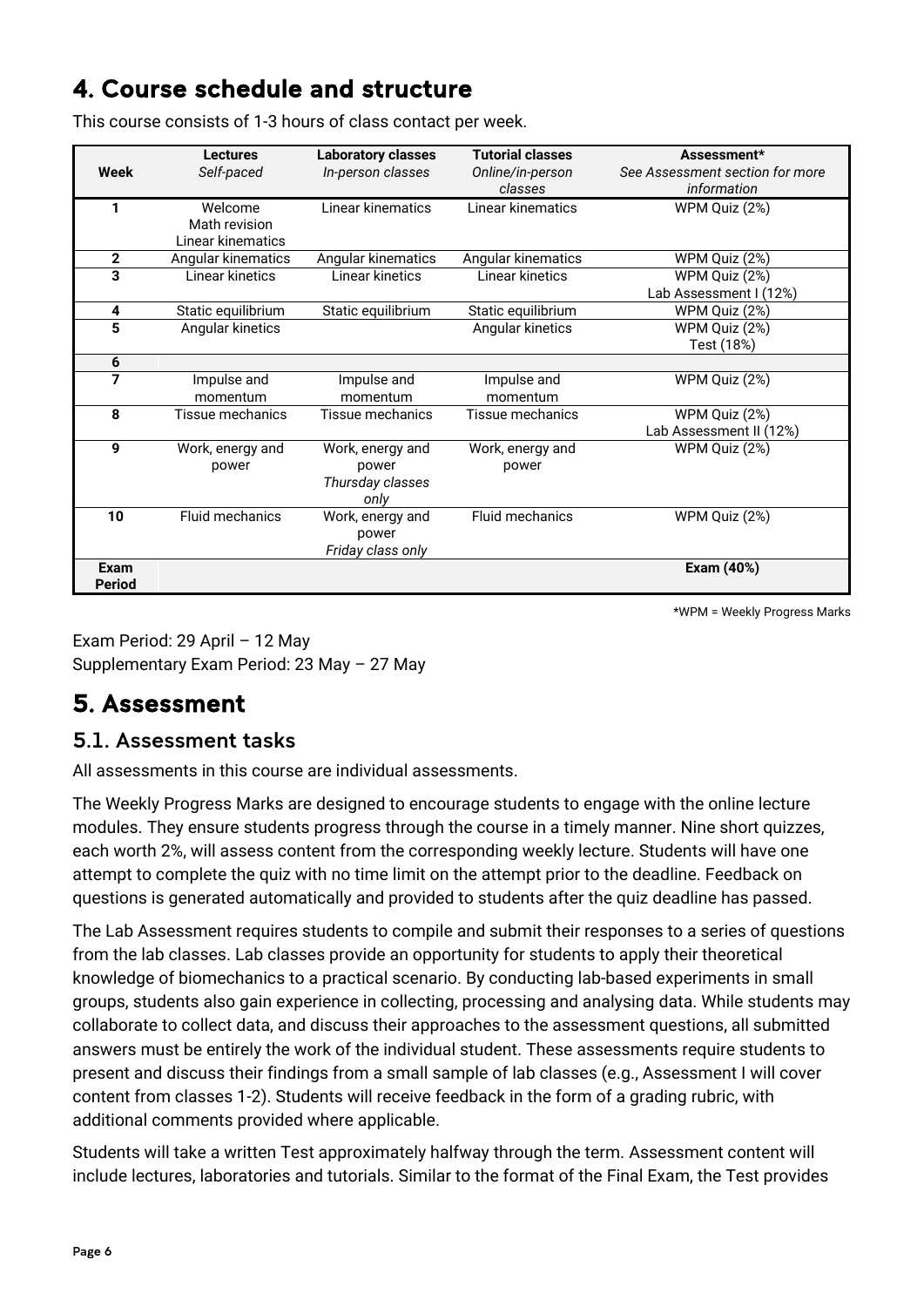an opportunity for students to apply their knowledge and problem-solving skills to answer calculationbased questions. A grade will be provided for each question and specific written feedback will be included where applicable.

The written Exam will be undertaken during the UNSW exam period. All course content can be assessed. The Exam provides an opportunity for students to apply their knowledge and problemsolving skills to answer calculation-based questions.

| <b>Assessment task</b>              | Length             | Weight                            | Due date and time                |
|-------------------------------------|--------------------|-----------------------------------|----------------------------------|
| <b>Weekly Progress Mark Quizzes</b> | Self-paced         | 2% each (18%  <br>total)          | Friday at 4 PM<br>W1-5, 7-10     |
| Lab Assessments                     | Self-paced         | 12% each<br>$(24% \text{ total})$ | Thursday at 4 PM<br>W3.8         |
| Test                                | 60 mins            | 18%                               | Monday at 3 PM<br>W <sub>5</sub> |
| Exam                                | 2 hours 10<br>mins | 40%                               | Exam period                      |

#### **Further information**

UNSW grading system:<https://student.unsw.edu.au/grades>

UNSW assessment policy:<https://student.unsw.edu.au/assessment>

#### <span id="page-6-0"></span>5.2. Submission of assessment tasks

#### **Late Submission**

Late submissions will be penalized at 5% per day. Submissions received after 5 days (120 hours) will receive zero marks. Please note that late submission guidelines are only applicable to the Lab Assessments. If you are unable to complete the Weekly Progress Mark Quizzes, the Test or the Exam within the prescribed timeframes, you must apply for Special Consideration (see below). You should note that by starting the quiz/test/exam you are acknowledging that you are Fit to Sit/Submit and cannot apply for Special Consideration later.

#### **Special Consideration**

If you experience a short-term event beyond your control (exceptional circumstances) that impacts your performance in a particular assessment task, you can apply for Special Considerations.

You must apply for Special Consideration **before** the start of your exam or due date for your assessment, except where your circumstances of illness or misadventure stop you from doing so.

If your circumstances stop you from applying before your exam or assessment due date, you must **apply within 3 working days** of the assessment, or the period covered by your supporting documentation.

More information can be found on the [Special Consideration website.](https://www.student.unsw.edu.au/special-consideration)

#### <span id="page-6-1"></span>5.3. Feedback on assessment

Feedback for Weekly Progress Mark Quizzes is automatically generated based on the answers you provide. The correct solution will be displayed but you will not see the working. This is an opportunity for students to attempt the question as a form of revision for future assessments.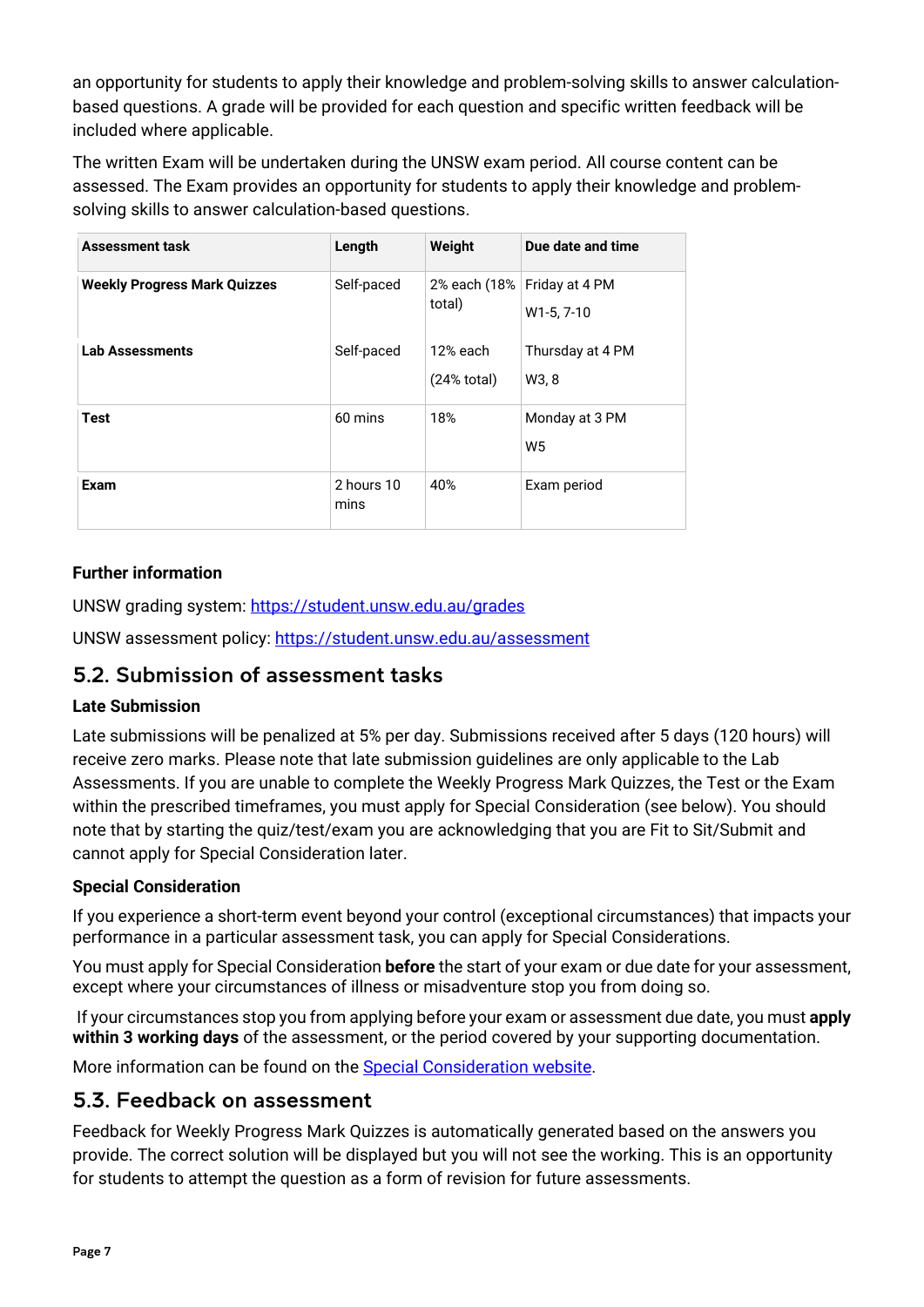Feedback for Lab Assessments will occur via a marking rubric. Should students want to individually discuss their submission, they can also book an appointment to speak with course staff.

Students will receive a grade for their Test and teaching staff will reference the content of the Test in the tutorial that occurs after all students have received their grade. Students are invited to review their Test and must do so by arranging an appointment with course staff.

No feedback will be available for the Exam, other than a final grade.

## <span id="page-7-0"></span>6. Academic integrity, referencing and plagiarism

**Referencing** is a way of acknowledging the sources of information that you use to research your assignments. You need to provide a reference whenever you draw on someone else's words, ideas or research. Not referencing other people's work can constitute plagiarism.

Further information about referencing styles can be located at <https://student.unsw.edu.au/referencing>

*Academic integrity is fundamental to success at university. Academic integrity can be defined as a commitment to six fundamental values in academic pursuits: honesty, trust, fairness, respect, responsibility and courage.*[1](#page-7-4) *At UNSW, this means that your work must be your own, and others' ideas should be appropriately acknowledged. If you don't follow these rules, plagiarism may be detected in your work.* 

*Further information about academic integrity and plagiarism can be located at:*

- *The Current Students site* <https://student.unsw.edu.au/plagiarism>*, and*
- *The ELISE training site* <http://subjectguides.library.unsw.edu.au/elise/presenting>

*The Conduct and Integrity Unit provides further resources to assist you to understand your conduct obligations as a student:* <https://student.unsw.edu.au/conduct>*.*

## <span id="page-7-1"></span>7. Readings and resources

Relevant Textbook**:** [Hamill, J., Knutzen, K., Derrick, T., Biomechanical Basis of Human Movement, 4th](https://www.bookshop.unsw.edu.au/details.cgi?ITEMNO=9781451177305)  [Edition. Lippincott Williams and Wilkins, 2014.](https://www.bookshop.unsw.edu.au/details.cgi?ITEMNO=9781451177305)

## <span id="page-7-2"></span>8. Administrative matters

Student enquiries should be submitted via student portal [https://portal.insight.unsw.edu.au/web](https://portal.insight.unsw.edu.au/web-forms/)[forms/](https://portal.insight.unsw.edu.au/web-forms/)

## <span id="page-7-3"></span>9. Additional support for students

- The Current Students Gateway:<https://student.unsw.edu.au/>
- Academic Skills and Support:<https://student.unsw.edu.au/academic-skills>
- *Student Wellbeing and Health* <https://www.student.unsw.edu.au/wellbeing>
- UNSW IT Service Centre:<https://www.myit.unsw.edu.au/services/students>
- *UNSW Student Life Hub:* <https://student.unsw.edu.au/hub#main-content>

<span id="page-7-4"></span><sup>1</sup> International Center for Academic Integrity, 'The Fundamental Values of Academic Integrity', T. Fishman (ed), Clemson University, 2013.